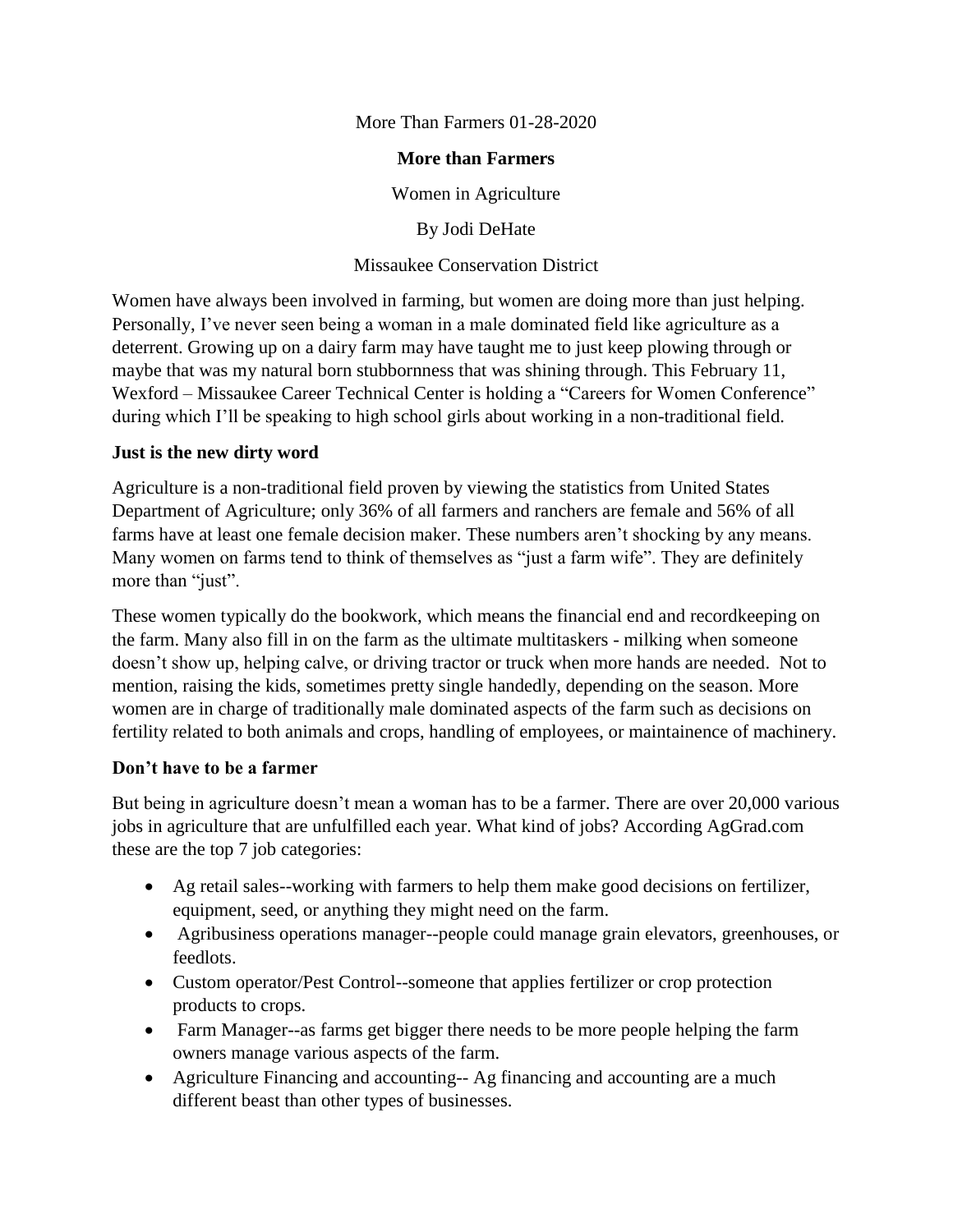Agriculture Technician--defined as people that may work for the Natural Resource Conservation Service, a Michigan Agricultural Environmental Assurance Program (MAEAP) Technician such as myself, or an agronomist that helps farmers. There's so many Ag related careers that these are just the tip of the iceberg.

### **Work to be done**

As in all careers, but especially in male dominated ones, sexism can be an issue. Personally, I've only ever experienced sexism minimally in what I do daily or even when I was working on the farm with my parents. My Grandpa Eisenga was one that just told me "you can do it" when someone else in the family said, "I don't think you can". Apparently he was an equal opportunity kind of guy when it came to farm work. But that isn't the case everywhere. Friends in Twitter land have confided that they've been subject to sexual harassment and overt sexism in their jobs. Thankfully, there's more people in leadership that just don't sweep these allegations under the rug. There have been some very real consequences for men that think sexual harassment or overt, unwanted sexual advances are okay.

On the flip side, I've experienced more judgmental women online in a women in ag Facebook group when sharing a bad experience I did happen to have. My job is meeting farmers at the farm and spending a couple of hours with them on the farm. I've spent that time in the cab of a truck, tractor, or in the farm office or house alone with the farmer. I've been told I need to not wear makeup, take my husband along, to wear turtlenecks, and wear loose slacks! These comments came from other women!

What are agribusinesses doing to address these issues? Taking survey and being aware and open to problems within the company is the first step. Making sure policies are in place to protect women fairly is another. Making sure that women can be heard and taken seriously is a big step in the right direction.

#### **Words of encouragement**

Some very wise women I've connected with have said:

"Mine would be to share that we are encouraged to look a certain way, talk and be a certain way. So follow YOUR passions. Trust your gut. If you don't know what that is....try. Learn. Fall down and get back up. Do the things that make you happy." @lesleyraykelly

"One woman leader in my company told me something that's stuck: women tend to look at job descriptions and check off all the things they can't do (ultimately not applying), while men tend to read a job description and check off the things they can do (applying anyway.)" @hannahaggie2014

Most people are here to support you in your journey in agriculture. Finding a mentor can be crucial. Connect with other women that are farmers or in agribusiness. Great connections can be made within Michigan Farm Bureau or on Twitter or talking to women at church. Whatever it is, find your group. We are in this together!